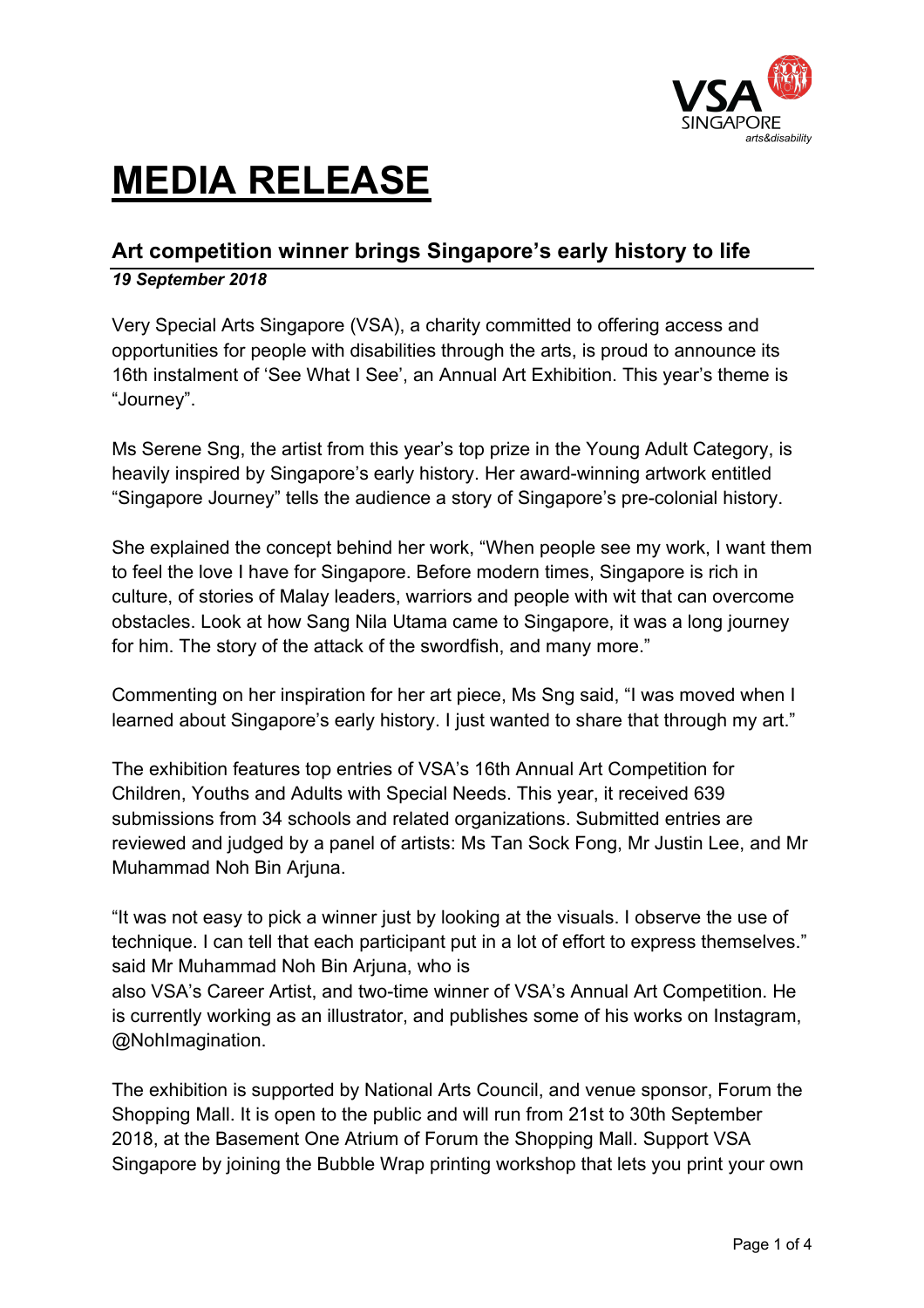

unique artworks on the 22nd and 23rd September. VSA's own established artist, Ms Mimi Ng, will be selling her creations and conducting a 'I LOVE YOU' painting workshop on the 29th and 30th September.

Please refer to Annex A for full list of winners.

**END**

## **About Very Special Arts Singapore**

Very Special Arts Singapore Ltd (VSA) is a registered charity under National Council of Social Service in Singapore. VSA Singapore is also affiliated to VSA International in the United States. Founded by Singapore's Ambassador-at-large, Professor Tommy Koh, on 27 September 1993, the mission of VSA is to create and provide access and opportunities for people with disabilities through the arts. To achieve this, VSA promotes the educational, social, rehabilitative and therapeutic benefits of visual, performing and literary arts. In March 2018, VSA Singapore produced and presented the inaugural Asia-Pacific performing arts festival, True Colours, which featured disabled dancers and musicians from Asia Pacific and invited performers from other parts of the world and Singapore.

### **ANNEX A**

### Children Category

1st Prize – Wong Yu Jian Louis. Louis is 9 years old and is studying Primary 3 in Canossian School. He likes to draw when he is free. He loves to draw vehicles, animals and other.

2nd Prize – Ingrid Ang Jia Yi. Ingrid is a pre-mature baby with a twin sister. They both suffer from hearing loss but they stay strong with each other. Ingrid enjoys reading and playing piano.

3rd Prize – Siti Nur Aishah Bte Razali. Aishah is a quiet and soft-spoken girl who enjoys dancing and singing.

Merit – Tim Leow Yan Ka. Tim is an active boy who loves to draw and make clay figurines.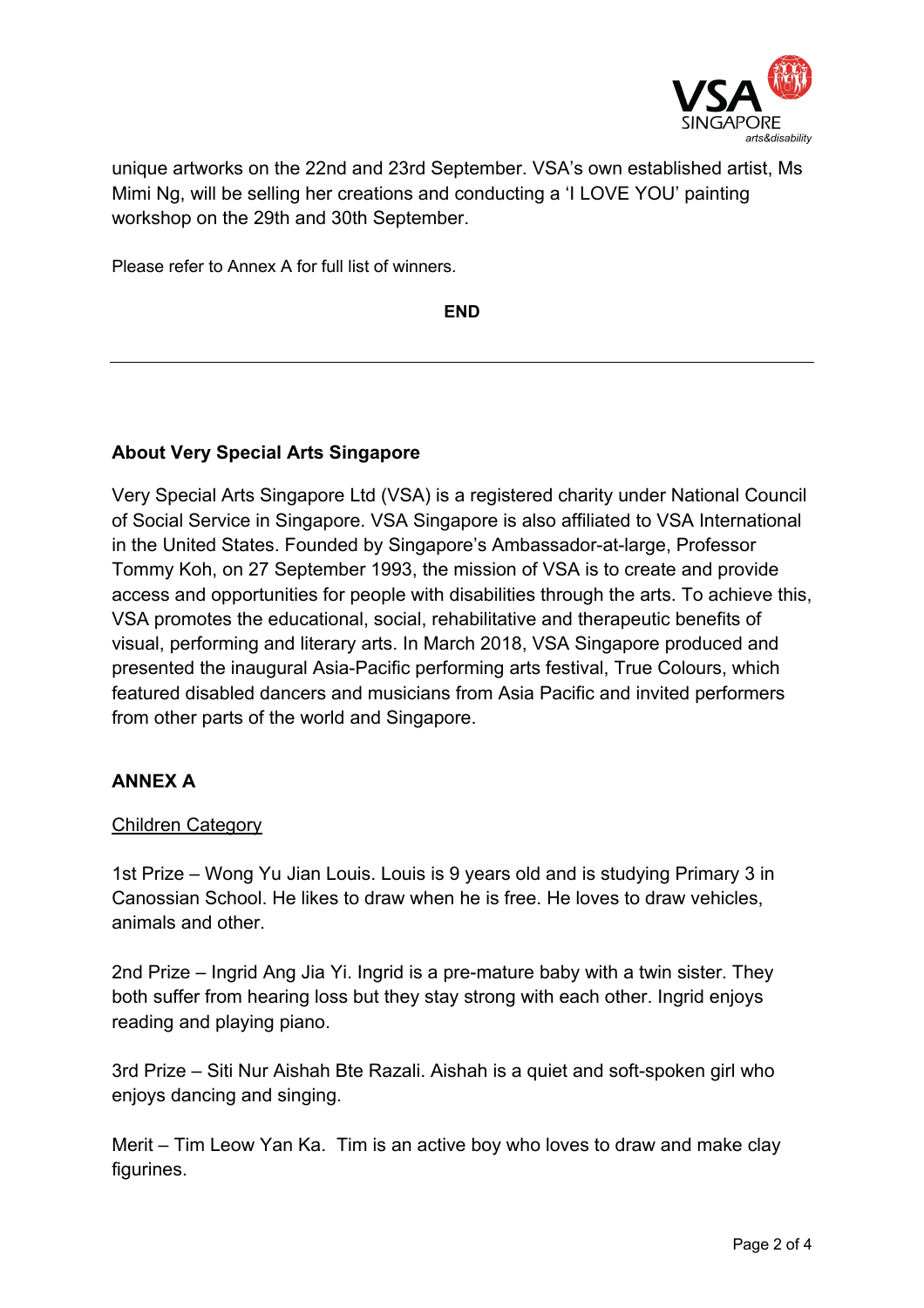

Merit – Lucas Teo Kai Woon. Lucas loves turtles ever since he watched 'Ninja Turtles' movie. He is a very cheerful boy, and loves drawing characters he love. He likes green colour and love the outdoors, animals and theme parks.

Merit – Ashley Yan Wing Yan. Ashley looks around her, in cartoon and books, for inspiration of her artwork. She captures her art through drawing and mixing of bright colours to bring out the excitement and great imagination she possesses.

Merit – Gonzaga Malik Joshua Barabat. Malik is a very helpful and vibrant boy. He has an inquisitive mind and is always trying his best.

Merit – Teo Zhan Rong. Zhan Rong loves things that are appropriate for girls such as nail polish, dressing up and flowers. She loves drawing and would draw anything out of her memory.

#### Youth Category

1st Prize – Tan Si Xue. Si Xue is a young man who loves making friends and sharing his ideas. He enjoys the freedom to doodle and draw when he is free. His drawings can be very detailed and intricate which always surprised us.

2nd Prize – Joy Koh. A cheerful but shy girl, Joy likes to colour and write in her diary during her free time. She enjoys going to VSA.

3rd Prize – See Zong Xian. Zong Xian recently had a flair in drawing chess. He can draw chess of different variations for hours. Merit – Daxx Lim Liang Fei Daxx loves trains, bowtie and his "girlfriend" (Twilight from My Little Pony). He is neat, has fine attention to detail and a unique perception of colours. Daxx aspires to have his drawings displayed at SMRT stations for all to see.

Merit – Monish Pillay. Monish has a well-mannered and friendly personality who thrives on creative expression through the arts, and enthusiasm through activities like swimming, badminton and rollerblading.

Merit – Mu Chuhong. Chuhong would like to travel to other countries with his family. Last year, his family toured Hokkaido. He has very good impression of Hokkaido. He likes their food, hot spring and snow. They will go to Australia to visit his auntie this year. He is really looking forward to this journey.